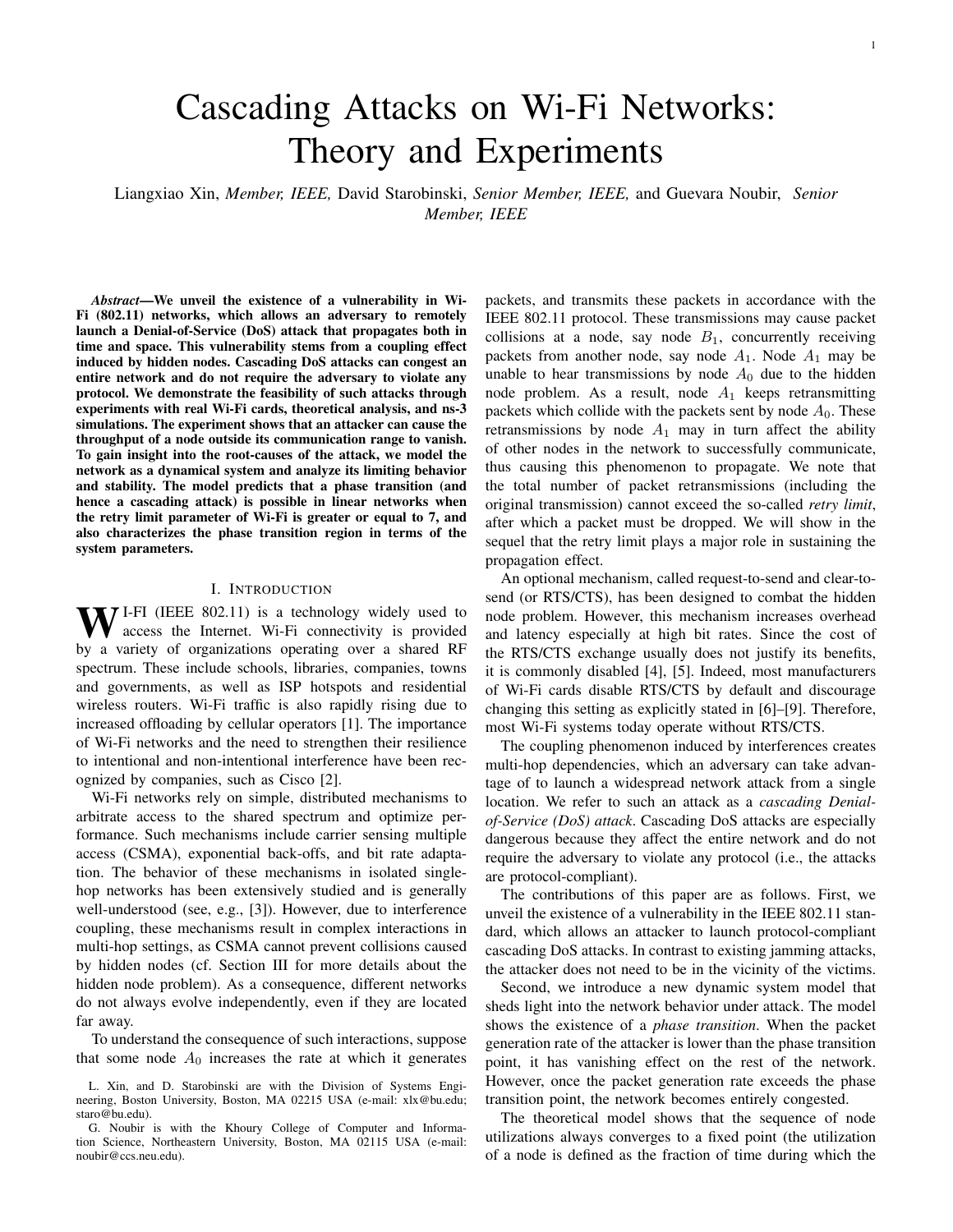node transmits). We characterize the different types of fixed points (stable and unstable) and show that a phase transition is associated with the existence of an unstable fixed point. The model explicitly predicts for which values of the retry limit a phase transition (and hence a cascading attack) can occur. In particular, we show that a phase transition can occur for the default value of the retry limit in Wi-Fi, which is 7.

Finally, we concretely demonstrate the attack through experiments on a testbed composed of nodes equipped with real Wi-Fi cards and provide simulation results obtained with the ns-3 simulator that corroborate the theoretical results in various network topologies.

The rest of the paper is organized as follows. In Section II, we discuss related work. In Section III, we provide brief background on Wi-Fi and hidden nodes, and introduce the network model and attack scenario. Section IV presents our theoretical analysis. We present experimental and simulation results that verify the findings in Section V. Section VI concludes the paper.

An earlier version of this paper appeared in the proceedings of the IEEE Conference on Communications and Network Security (CNS 2016) [10]. This journal version significantly expands the theoretical analysis, including detailed proofs and new results on stability analysis and heterogeneous traffic load, which can be found in Section IV. Moreover, new simulation results for networks based on a realistic indoor building model and ring networks are presented in Sections V.

## II. RELATED WORK

In general, the main goal of a DoS attack is to make communication impossible for legitimate users. Within the context of wireless networks, a simple and popular means to launch a DoS attack is to jam the network with high power transmissions of random bits, hence creating interferences and congestion. Jamming at the physical layer, together with *anti-jamming* countermeasures, have been extensively studied (cf. [11] for a monograph on this subject).

More recently, several works have developed and demonstrated *smart jamming* attacks. These attacks exploit protocol vulnerabilities across various layers in the stack to achieve high jamming gain and energy efficiency, and a low probability of detection [12]. For instance, [13] shows that the energy consumption of a smart jamming attack can be four orders of magnitude lower than continuous jamming. However, both conventional and smart jamming attacks are usually nonprotocol compliant. Moreover, they require physical proximity. These limitations can be used to identify and locate the jammer.

In contrast, in this work we show how a protocol-compliant DoS attack can be remotely launched by exploiting coupling due to hidden nodes in Wi-Fi. Rate adaptation algorithms further amplify this attack due to their inability to distinguish between collisions, interferences, and poor channels. One potential mitigation is to design a rate adaptation algorithm whose behaviour is based on the observed interference patterns [14], [15]. However, to the best of our knowledge, none of these rate adaptation algorithms are used in practice. Our work is based on Minstrel [16], which is the most recent, popular, and robust rate adaptation algorithm for Linux systems.

The attacks that we are investigating bear similarity to cascading failures in power transmission systems [17], [18]. When one of the nodes in the system fails, it shifts its load to adjacent nodes. These nodes in turn can be overloaded and shift their load further. This phenomenon has also been studied in wireless networks. For instance, [19], [20] model wireless networks as a random geometric graph topology generated by a Poisson point process. They use percolation theory to show that the redistribution of load induces a phase transition in the network connectivity. However, the cascading phenomenon that we investigate in this paper is different from cascading failure studied in those works. In our work, the exogenous generation of traffic at each node is independent. That is, a node will not shift its load to other nodes. The amount of traffic measured on the channel increases due to packet retransmissions caused by packet collisions, rather than due to traffic redistribution.

The work in [21] shows that interference coupling can affect the stability of multi-hop networks. In the case of a greedy source, a three-hop network is stable while a four-hop network becomes unstable. In contrast, in our work, the path of each packet consists of a single-hop. Thus, network instability is not due to multi-hop communication in our case.

The work in [22] shows that local coupling due to interferences can have global effects on wireless networks. Thus, it proposes a queuing-theoretic analysis and approximation to predict the probability of a packet collision in a multi-hop network with hidden nodes. It shows that the sequence of the packet collision probabilities in a linear network converges to a fixed point.

Our paper differs in several aspects. First, it considers an adversarial context, and shows how interference-induced coupling can be exploited to cause denial of service. Second, to our knowledge, it is the first work to demonstrate the existence of such coupling on real commodity hardware. Finally, our analytical model is original and captures the impact of the retry limit and traffic parameters. A key result is that a cascading attack can be launched for the default value of the retry limit in Wi-Fi, a result validated by the experiments and simulations.

#### III. BACKGROUND AND MODEL

## *A. IEEE 802.11 Back-off Mechanism*

The IEEE 802.11 standard uses the CSMA/CA mechanism to control access to the transmission medium and avoid collisions. After a packet is sent, a node waits for a short interframe slots (SIFS) period to receive an acknolwedgment (ACK). Whenever the channel becomes idle, the node waits for a distributed interframe space (DIFS > SIFS) period and a random backoff before contending for the channel. The random backoff consists of a random number of backoff slots, which depends on the so-called contention window. Specifically, at the  $r-1$  retransmission attempt (retry count), the contention window  $CW_r$  is given by

$$
CW_r = \begin{cases} 2^{r-1}(CW_1 + 1) & 1 & CW_r < CW_{\text{max}}, \\ CW_{\text{max}} & \text{otherwise.} \end{cases}
$$
 (1)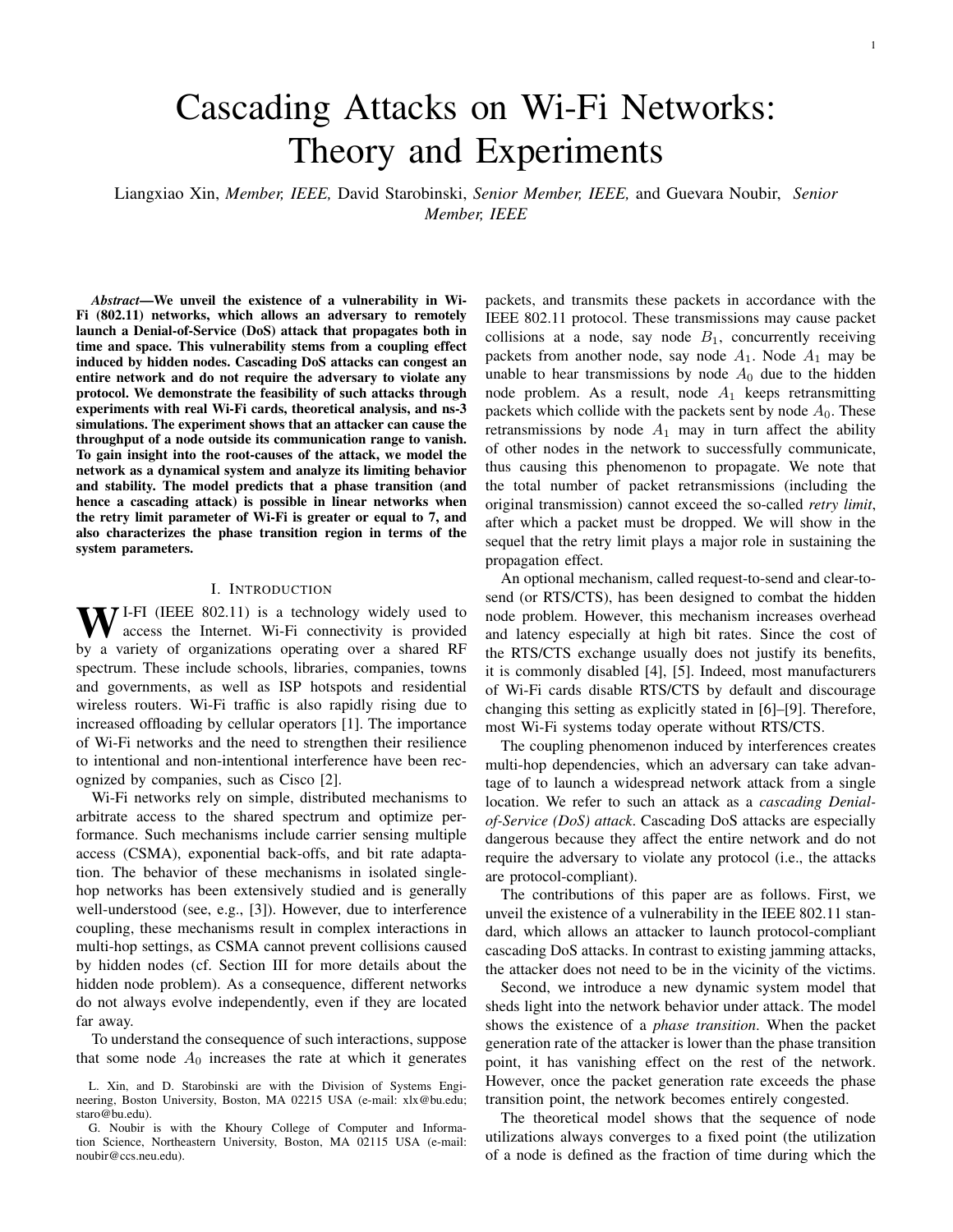

Fig. 1. Classical hidden node problem. The transmitter and the hidden node cannot sense each other. The collision happens when they transmit simultaneously.

The number of backoff slots is chosen uniformly at random in the interval  $[0, CW_r]$ . For IEEE 802.11b, the initial contention window size is  $CW_1 = 31$ , the maximum contention window size is  $CW_{max}$  = 1023, and the duration of a backoff slot is 20  $\mu$ s. Note that the case  $r = 1$  corresponds to the initial packet transmission attempt.

#### *B. The Hidden Node Problem*

A typical instance of the hidden node problem is illustrated in Figure 1. The figure shows three nodes: a transmitter, a receiver and a hidden node. The dashed circle represents the transmission range of the node. Since the transmitter and the hidden node cannot sense each other, a collision happens when both of them transmit packets at the same time.

A packet collision triggers a retransmission. In IEEE 802.11, there is an upper limit on the number of retransmissions that a packet can incur, called *retry limit* and denoted by R (the default value is  $R = 7$ ). If the retry count r of a packet exceeds the retry limit, the packet is dropped, the retry count is reset to  $r = 1$ , and a new packet transmission can start. The channel utilization of a node increases with the probability of a packet collision. In the worst case, the utilization can be  $R$  times larger than in the absence of packet collisions. Therefore, the access channel of a node can easily be saturated if it is forced to retransmit packets.

## *C. Network Model*

The network model considered in this paper is shown in Figure 2. This configuration could arise over different time and space in more complex network topologies. We consider  $N + 1$  pairs of nodes. Each node  $A_i$   $(i = 0, 1, 2, \ldots, N)$ transmits packets to node  $B_i$ . The dashed circle represents the range of transmission. Node  $B_{i+1}$  can receive packets from both node  $A_i$  and node  $A_{i+1}$ . However, node  $A_i$  and node  $A_{i+1}$  cannot hear each other. That is, node  $A_i$  is a hidden node with respect to node  $A_{i+1}$  (and vice-versa). A packet collision happens at node  $B_{i+1}$  when packet transmissions by node  $A_i$  and  $A_{i+1}$  overlap.

In general, the linear topology considered here represents a propagation path used by an attack. It is possible for an attack to be launched in a more general network as long as such a propagation path exists. We show a concrete example in our simulations in Section V-C.



Transmitter

Fig. 2. Topology of the network. Node  $A_i$  transmits packets to node  $B_i$ . Node  $A_i$  is a hidden node with respect to  $A_{i+1}$ .

We assume that all the nodes communicate over the same channel. Note that there are only three non-overlapping channels in the 2.4GHz band. Hence, it is common that several nodes use the same channel over time and space in crowded areas. For instance, in a dense Wi-Fi network, each cell has multiple neighboring cells. Since there are only three nonoverlapping channels, some neighboring cells will necessarily share the same channel (i.e., there could be other pairs of nodes using different channels which are not shown in Figure 2).

## *D. Attack Scenario*

Our goal is to investigate how node  $A_0$  can trigger a cascading DoS attack, resulting in a congestion collapse over the entire network. We start by increasing the packet generation rate at node  $A_0$ . Node  $A_0$  transmits packets over its channel, in compliance with the IEEE 802.11 standard. The transmissions by node  $A_0$  cause packet collisions at node  $B_1$ . These collisions require node  $A_1$  to retransmit packets. The increased amount of packet transmissions and retransmissions by node  $A_1$  impact node  $A_2$  and so forth. If this effect keeps propagating and amplifying, then the result is a networkwide denial of service, which we refer to as a cascading Denial of Service (DoS) attack. Because this attack is protocolcompliant, it is difficult to detect or trace back to the initiator.

## *E. Impact of exponential back-off*

When a hidden node retransmits its packets, it must back off after each retransmission, which leaves the channel idle for a certain period of time. The duration of the backoff period is generally too short to allow for a successful transmission. Indeed, a packet transmission is successful only if

- 1) The size of the contention window of the hidden node is longer than the packet transmission time.
- 2) The transmitter starts and ends its transmission entirely during the backoff period of the hidden node.

At 1 Mb/s, the transmission time of an 1500 bytes packet lasts 12 ms. This is longer than the contention window as long as  $CW_r < CW_{max} = 1023$ . Hence, by Eq. (1), a transmission cannot be successful during the backoff period preceding the  $r < 6$  retransmission attempt by a hidden node. Note that in the attack scenarios considered in this paper, each transmitter is a hidden node (i.e., it does not hear the transmissions of other nodes). Hence, the backoff counter keeps counting down and never freezes.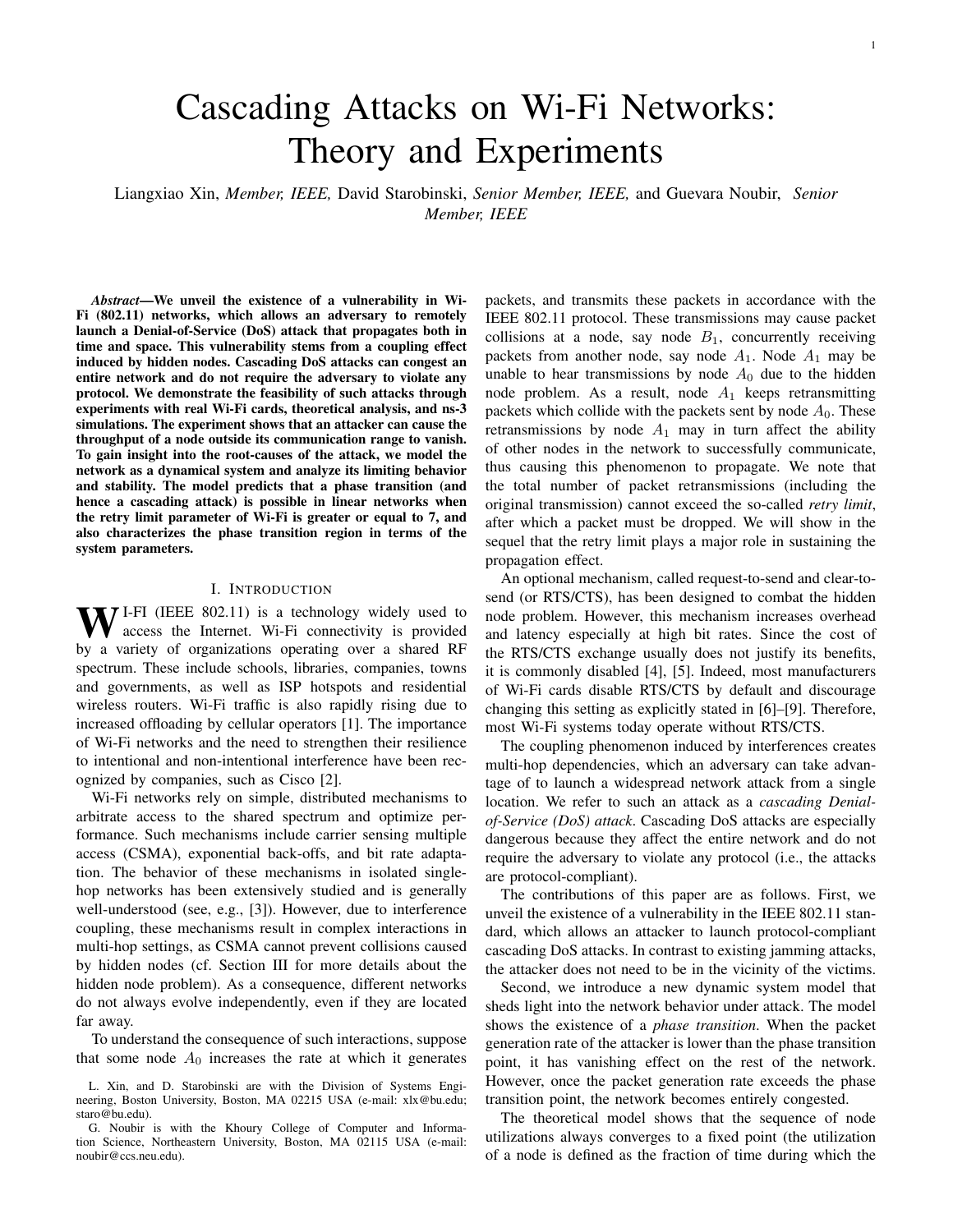At the  $r = 6$  retransmission attempt by a hidden node  $A_i$ ,  $CW_r = CW_{max} = 1023$ . Node  $A_i$  back-offs for *n* slots, where  $n$  is an integer between 0 and 1023 that is picked uniformly at random (i.e., with probability 1/1024). Since the length of a backoff slot is 20  $\mu$ s, the backoff delay is 0.02*n* ms. Without loss of generality, assume that node  $A_i$  starts backing off at time  $t = 0$  and ends its backoff at time  $t = 0.02n$ (all the time units are in milliseconds). Node  $A_i$  then starts a packet transmission, which ends at time  $t = 0.02n + 0.12$ .

Node  $A_{i+1}$  can transmit a packet successfully only if it starts its transmission during the time interval  $[0, 0.02n \ 12]$ . This requires  $n > 600$ . Assuming that the starting time of the packet transmission by node  $A_{i+1}$  is uniformly distributed in the time interval  $[0, 0.02n + 12]$ , the probability that a packet is successfully transmitted by node  $A_{i+1}$  is

$$
\sum_{n=600}^{1023} \frac{1}{1024} \frac{0.02n}{0.02n + 12} = 0.059.
$$

Thus, the likelihood of a successful packet transmission is low, a result validated by the experimental and simulation results of Section V.

## IV. ANALYSIS

In this section, we develop an analytical model that provides insight into the network behavior under attack. Specifically, our goals are to explain why and under what conditions an attacker can congest a remote node and cause its throughput to vanish, and to shed light into the roles played by the retry limit  $R$  and the traffic load at the different nodes.

## *A. Model*

We consider the linear topology shown in Figure 2. Packet generations at each node  $A_i$  form a Poisson process with rate  $\lambda_i$ . The packet size is fixed and the duration of each packet transmission attempt is  $T$  (we assume a fixed bit rate). A transmission by node  $A_{i+1}$  is successful only if does not overlap with any transmission by (hidden) node  $A_i$ .

If a packet collides, it is retransmitted until either it is successfully received or the retry count reaches the limit R. Let 1  $\bar{r}_i$  R represent the mean retry count at node  $A_i$ . Note that the initial packet transmission is included in that count. Then, the mean service time of a packet at node  $A_i$ is  $\overline{r}_i$ . To keep the analysis tractable, timing details of Wi-Fi, such as DIFS, SIFS, and back-off inter-frame spacing are ignored. Therefore the upper limit of the utilization equals 1 in our analysis.

We denote the utilization of node  $A_i$  by 0  $u_i$  1, where  $u_i$  represents the fraction of time node  $A_i$  transmits. If  $u_i = 1$ , node  $A_i$  is congested and transmits continuously. Otherwise, node  $A_i$  is uncongested and transmits packets at rate  $\overline{r}_i \lambda$ . Therefore, the utilization of node  $A_i$  for all i 0 is

$$
u_i = \min \widehat{r}_i \lambda_i T, 1g. \tag{2}
$$

Note that there is no retransmission at node  $A_0$  and  $\overline{r}_0 = 1$ .

Our model represents a special case of interacting queues, which are notoriously difficult to analyze [23]. To make the analysis tractable, we *assume* that:

- 1) Packet transmissions and retransmissions at each uncongested node  $A_i$  form a Poisson process with rate  $\overline{r}_i \lambda$ .
- 2) The probability that a packet transmitted by node  $A_i$  collides is independent of previous attempts. This probability is denoted  $p_i$ .

Our model is similar to the "random-look" model used by Kleinrock and Tobagi in their analysis of (single hop) random access networks [24] (see also Ch. 4 of [25]). We stress that beside these assumptions, the rest of our analysis is exact. Note that the experiments and simulations shown in Section IV do not incorporate the simplifications used to make the analysis tractable, yet they produce the same effects.

#### *B. Iterative analysis of the utilization*

Our goal is to find the utilization at each node  $i \quad 0$  and in the limit as  $i / 7$ . We consider the same scenario as in our simulations, whereby node  $A_0$  (the attacker) varies its traffic load

$$
\rho_0 \quad \lambda_0 T, \tag{3}
$$

while all other nodes  $A_i$  (i 1) have the same traffic load

$$
\rho \qquad \lambda_i T,\tag{4}
$$

where  $0 < \rho < 1$ . We aim to understand if and how changes in the value of  $\rho_0$  affect the utilization of nodes that are located far away as function of the parameters  $\rho$  and R.

First, we get the utilization at node  $A_0$ :

$$
u_0 = \min f \rho_0, 1g. \tag{5}
$$

We next develop an iterative procedure to derive  $u_{i+1}$  from  $u_i$ . From (2) and (4),

$$
u_{i+1} = \min \widehat{r}_{i+1}\rho, 1g. \tag{6}
$$

We first relate  $\overline{r}_{i+1}$  to  $p_{i+1}$ , the probability that a packet transmitted by node  $A_{i+1}$  collides. Based on Assumption 2, the probability that a packet is successfully received after 1 r R attempts is  $(1 \quad p_{i+1})(p_{i+1})^{r-1}$  while the probability that a packet fails to be received after R attempts is  $(p_{i+1})^R$ . Hence, the mean retry count at node  $A_{i+1}$  is

$$
\overline{r}_{i+1} = \sum_{r=1}^{R} r \quad (1 \quad p_{i+1}) \quad (p_{i+1})^{r-1} + R \quad (p_{i+1})^{R}
$$
\n
$$
= \sum_{r=1}^{R} (p_{i+1})^{r-1}.
$$
\n(7)

We next relate  $p_{i+1}$  to  $u_i$ . First, suppose  $u_i < 1$  (i.e., node  $A_i$  is uncongested). Assume that node  $A_{i+1}$  starts a packet transmission (or retransmission) at some arbitrary time  $t = t^{\theta}$ . We compute  $p_{i+1}$  by conditioning on whether or not node  $A_i$ is transmitting at time  $t^{\ell}$ . Note that due the Poisson Arrivals See Time Averages (PASTA) property, the transmission state of node  $A_i$  at time  $t = t^{\theta}$  is the same as at any random point of time.

If node  $A_i$  transmits at time  $t^{\ell}$ , which occurs with probability  $u_i$ , then the packet transmitted by node  $A_{i+1}$  collides with probability 1. If node  $A_i$  does not transmit at time  $t^{\theta}$ , which occurs with probability 1  $u_i$ , then a collision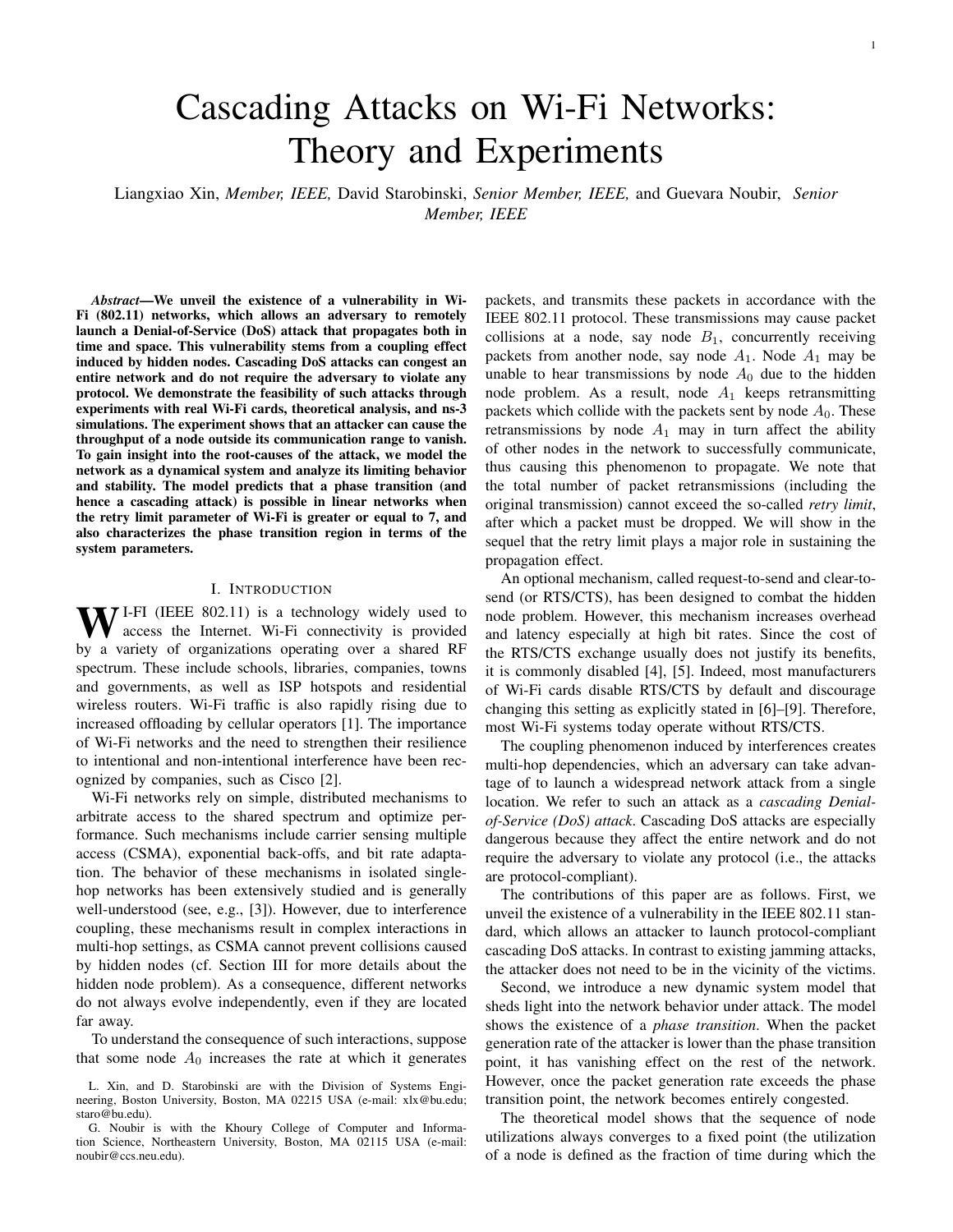occurs only if node  $A_i$  starts a transmission during the interval  $[t^{\theta}, t^{\theta} + T]$ . Since the packet inter-arrival time on the channel is exponentially distributed with mean  $\overline{r}_iT$ , such an event occurs with probability

$$
(1 \quad e^{\overline{r}_i} \cdot i^{\mathsf{T}}) = (1 \quad e^{\overline{u}_i}), \tag{8}
$$

based on Assumption 1. Therefore, the unconditional probability that a packet transmitted by node  $A_{i+1}$  collides is

$$
p_{i+1} = 1 \quad u_i + (1 \quad e^{u_i}) \quad (1 \quad u_i)
$$
  
= 1 \quad e^{u\_i} (1 \quad u\_i). (9)

Next, suppose  $u_i = 1$  (i.e., node  $A_i$  is congested). In that case, all the transmissions by node  $A_{i+1}$  collide and  $p_{i+1} = 1$ . We note that (9) still provides the correct result.

Putting  $(6)$ ,  $(7)$ , and  $(9)$  together, we obtain

$$
u_{i+1} = \min \left\{ \rho \sum_{r=1}^{R} \left( 1 - e^{-u_i} (1 - u_i) \right)^{r-1}, 1 \right\}. \tag{10}
$$

## *C. Limiting behaviour of the utilization*

R

We next analyze the limiting behaviour of the iteration given by (10). The sequence  $(u_i)_{i=0}^{\uparrow}$  corresponds to a discrete non-linear dynamical system [26]. Such systems are generally complex as they may converge to a point, to a cycle (i.e., they exhibit periodic behaviour), or not converge at all (i.e., they exhibit chaotic behaviour).

The main result of this section is to show that the sequence  $(u_i)_{i=0}^{\infty}$  always converges to a point. However, the limit depends on the initial utilization  $u_0$ .

To simplify notation, we define the function

$$
f(u_i)
$$
,  $\rho \sum_{r=1}^{R} (1 - e^{-u_i} (1 - u_i))^{r-1}$ . (11)

We then rewrite  $(10)$  as follows:

$$
u_{i+1} = \min ff(u_i), 1g. \tag{12}
$$

We say that  $\omega$  2 [0, 1] is a *fixed point* of (12) if

$$
\omega = \min f f(\omega), 1g. \tag{13}
$$

Suppose  $(13)$  has K different fixed points (Theorem 2 in the sequel will show that  $K = 1$ ). We denote by the ordered set of all the fixed points of (13). That is,

$$
, f\omega_1, \ldots, \omega_k, \ldots, \omega_K g, \qquad (14)
$$

where  $\omega_1 < \ldots < \omega_k < \ldots < \omega_K$ .

We are next going to show that for any  $u_0 \n\supseteq [0, 1]$ , the limit of the sequence  $(u_i)_{i=0}^7$  is one of the elements in . To prove this result, we will use the following lemma.

*Lemma 1:* Let  $u, u^0 \n\supseteq (\omega_k, \omega_{k+1})$ , where  $k \supseteq \mathcal{F}1, \ldots, K$ 1g. If  $f(u) > u$ , then  $f(u^0) > u^0$ . If  $f(u) < u$ , then  $f(u^0) < u$  $u^{\theta}$ .

*Proof:* The proof goes by contradiction. Let  $u, u^0$  2  $(\omega_k, \omega_{k+1})$ . Suppose  $f(u) > u$  and  $f(u^0) < u^0$ . Since f is continuous in  $(\omega_k, \omega_{k+1})$ , then by the intermediate-value theorem there exists a point  $u^{\emptyset}$  between u and  $u^{\emptyset}$  such that  $f(u^{\omega}) = u^{\omega}$ . Thus,  $u^{\omega}$  is a fixed point of (13). This contradicts the fact that no fixed point exists between  $\omega_k$  and  $\omega_{k+1}$ .

We now present the main result of this section. *Theorem 1:*

- 1) Let  $u_0 \nightharpoonup (\omega_k, \omega_{k+1})$ , where  $k \nightharpoonup (n_1, \ldots, n_k)$  1g. If  $f(u_0) > u_0$ , the sequence  $(u_i)_{i=0}^{\gamma}$  converges to  $\omega_{k+1}$ . If  $f(u_0) < u_0$ , the sequence  $(u_i)_{i=0}^{\gamma}$  converges to  $\omega_k$ .
- 2) If  $u_0 \n\supseteq [0, \omega_1)$ , the sequence  $(u_i)_{i=0}^{\infty}$  converges to  $\omega_1$ .
- 3) If  $\omega_K$  < 1 and  $u_0$  2 ( $\omega_K$ , 1], the sequence  $(u_i)_{i=0}^{\uparrow}$ converges to  $\omega_K$ . *Proof:*
- 1) Let  $\omega_k < u_0 < \omega_{k+1}$ , where  $k \geq \mathcal{F}1, \ldots, K$  1g. Since  $p_i \nightharpoonup (0, 1)$ . Therefore, the function f is continuous and monotonically increasing,  $f(\omega_k) < f(u_0) < f(\omega_{k+1})$ . Hence, according to (12) and (13), we get

$$
\omega_k \quad u_1 \quad \omega_{k+1}.\tag{15}
$$

Now, suppose  $u_1 = f(u_0) > u_0$ . If  $u_1 = \omega_{k+1}$ , then the result is proven. If  $u_1 < \omega_{k+1}$ , then by Lemma 1 and Equation (15), we have  $u_2 = f(u_1) > u_1$ . Applying the same argument inductively, either there exists some value M 2 such that  $u_i = \omega_{k+1}$  for all i M, or the sequence  $(u_i)_{i=0}^{\uparrow}$  is monotonically increasing and upper bounded by  $\omega_{k+1}$ . According to the monotone convergence theorem, the sequence converges. Since there is no other fixed point between  $u_0$  and  $\omega_{k+1}$  and f is continuous, the sequence  $(u_i)_{i=0}^{\uparrow}$  must converge to  $\omega_{k+1}$ . The case  $u_1 = f(u_0) < u_0$  is handled similarly.

- 2) Similar to Lemma 1, one can show that if there exists  $u \supseteq [0, \omega_1)$  such that  $f(u) > u$ , then  $f(u^0) > u^0$  for all  $u^{\theta} \geq [0, \omega_1)$ . Since  $f(0) = \rho > 0$ , the sequence  $(u_i)_{i=0}^{\tau}$ converges to  $\omega_1$ .
- 3) This is handled similarly to case 2.

In summary, the existence of fixed points is determined by the utilization of all the nodes except the attacking node. The fixed points can be computed by solving (13). Once the fixed points are known, Theorem 1 provides the ranges of utilization of the attacking node  $u_0$  for which the sequence converges to each fixed point.

#### *D. Phase transition analysis*

In the previous section, we showed that the limit of the sequence of node utilizations  $(u_i)_{i=0}^{\infty}$  must be one of the fixed points in the set . A phase transition represents a situation where a small change of  $u_0$  leads to an abrupt change of the limit. Specifically, we focus on the case when the limit jumps to 1. Formally:

*Definition 1 (Network congestion):* A network is said to be *congested* if  $(u_i)_{i=0}^{\infty}$  converges to 1. Else, the network is said to be *uncongested*.

*Definition 2 (Phase transition):* A network experiences a phase transition if there exists a fixed point  $\omega 2$ , such that if  $u_0 < \omega$  the network is uncongested, and if  $u_0 > \omega$  the network is congested. We refer to  $\omega$  as the phase transition point.

We note that a phase transition can possibly occur only if  $\omega_K$  = 1, since otherwise the network is never congested, irrespective of  $u_0$ .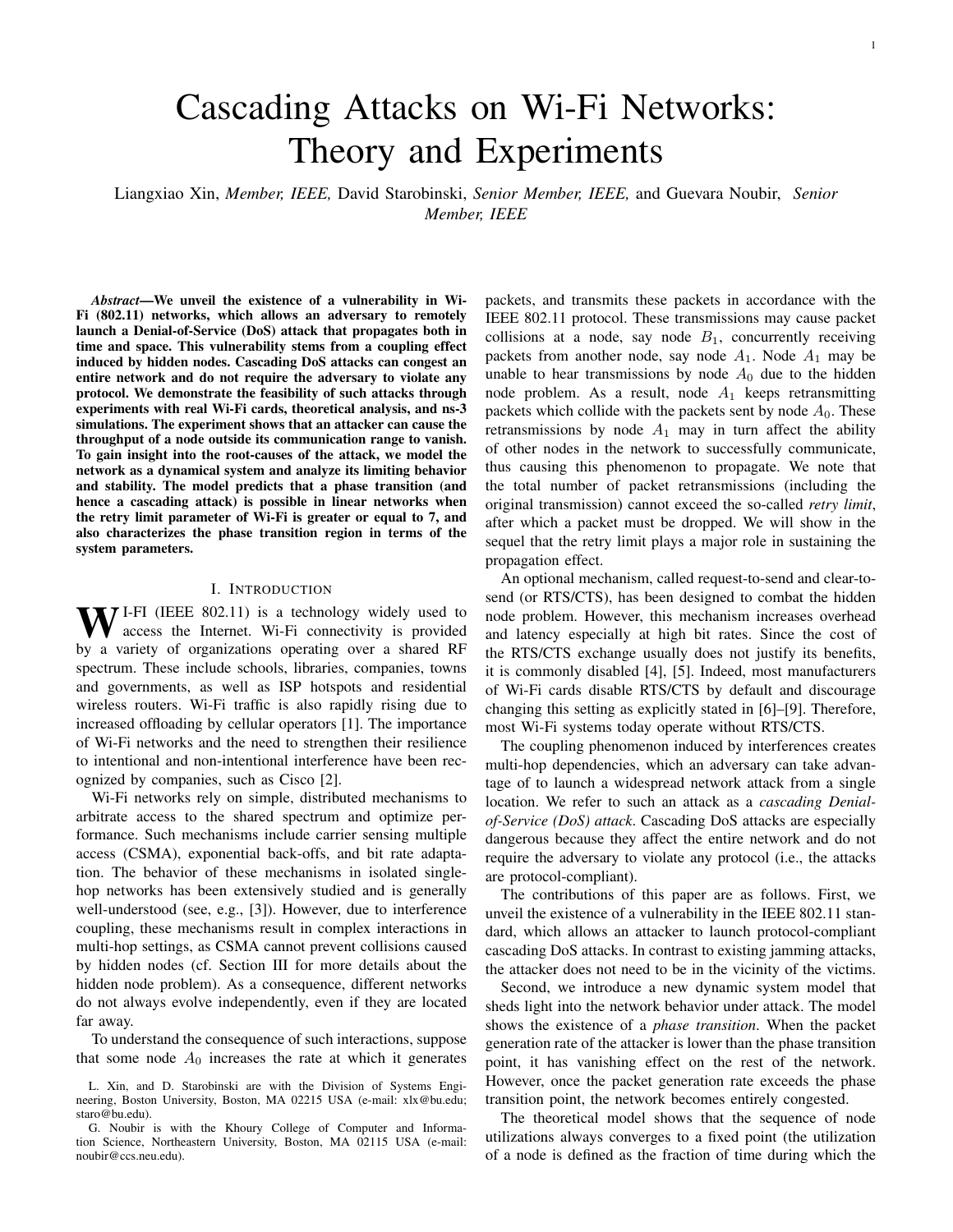A network must fall in one of the following three regimes:

- 1) The network is uncongested for all  $u_0 \nightharpoonup [0, 1]$ .
- 2) The network is congested for all  $u_0 \nightharpoonup [0, 1]$ .
- 3) A phase transition occurs.

Our goal in the following is to determine what regime prevails under different network parameters.

For this purpose, we investigate the existence and properties of solutions of (13). First, we investigate the case  $\omega = 1$ .

*Lemma 2:* If  $\rho > 1/R$ , then

- 1)  $\omega_K = 1$ .
- 2) If  $K = 1$ , then for all  $u_0 \n\supseteq [0, \omega_K]$  the sequence  $(u_i)_{i=0}^{\uparrow}$ converges to  $\omega_K$ .
- 3) If K 2, then for all  $u_0 \nightharpoonup (\omega_K)_{1}, \omega_K$  the sequence  $(u_i)_{i=0}^1$  converges to  $\omega_K$ . *Proof:*
- 1) Let  $\rho$  1/R. We compute the RHS of (13) at  $\omega = 1$  and obtain minff(1),  $1g = minFR\rho$ ,  $1g = 1$ , which proves that a fixed point indeed exists at  $\omega = 1$ .
- 2) If  $\rho > 1/R$ , then  $f(1) = R\rho > 1$ . Since  $f(1) > 1$ , then for all  $u_0 \nightharpoonup (0, \omega_K)$ , we have  $f(u_0) > u_0$ , based on an argument similar to Lemma 1, and the sequence  $(u_i)_{i=0}^1$  converges to 1, following an argument similar to Theorem 1.
- 3) This is handled similarly to Part 2.

Lemma 2 indicates that the sequence  $(u_i)_{i=0}^{\uparrow}$  can converge to 1 (depending on  $u_0$ ), if  $\rho > 1/R$ . Besides this special case, (13) can be rewritten

$$
f(\omega) = \omega. \tag{16}
$$

We look for solutions of (16) that belong to the interval [0, 1]. Each such solution is an element of

Equation (16) is difficult to work with because it contains two unknown variables,  $\rho$  and R. To circumvent this difficulty, we introduce the function

$$
h_R(\omega) \, , \quad \frac{\rho \omega}{f(\omega)} = \frac{\omega}{\sum_{r=1}^R \left(1 - e^{-r} \left(1 - \omega\right)\right)^{r-1}}. \tag{17}
$$

For each value of  $\rho$ , the solutions of (16) must satisfy

$$
h_R(\omega) = \rho. \tag{18}
$$

We denote the maximum of  $h_R(\omega)$  by

$$
h_R^{max}, \quad \max_{0} h_R(\omega).
$$

The following theorem establishes the prevailing network regimes for different parameters.

*Theorem 2:*

- 1) If  $\rho < 1/R$ , then the network is uncongested for all  $u_0$  2  $[0, 1]$ .
- 2) If  $h_R^{max} > 1/R$  and  $1/R < \rho < h_R^{max}$ , then a phase transition occurs and the phase transition point is  $\omega_{K-1}$ .
- 3) If  $\rho > h_R^{max}$ , then the network is congested for all  $u_0$  2 [0, 1].

*Proof:*

1) If  $\rho < 1/R$ , then  $R\rho < 1$  and the utilization of each node is always less than 1. Hence, for any  $u_0 \n\supseteq [0, 1]$ , the



Fig. 3. Illustration of the different network regimes for different values of R. For each value of, the fixed points are the solutions of  $h_R(l) =$ . In addition, the fixed point  $l = 1$  always exists when  $> 1 = R$ . A phase transition region exists if the maximum of  $h_R(l)$ ,  $h_R^{max}$ , is strictly greater than  $h_R(1) = 1=R$ .

network is always uncongested. Note that since  $h_R(0)$  = 0,  $h_R(1) = 1/R$ , and  $h_R$  is continuous, (18) must have at least one solution (i.e., at least one fixed point exists).

- 2) Let  $\rho$  2 (1/R,  $h_R^{max}$ ). We know that  $h_R(0) = 0$  and  $h_R(1) = 1/R$ . Since the function  $h_R$  is continuous, (18) must have at least one solution (i.e, at least one fixed point strictly smaller than 1 exists). Also, because  $\rho > 1/R$ , a fixed point point at  $\omega = 1$  exists (i.e.,  $\omega_K = 1$ ), by Part 1 of Lemma 2. Thus, there are  $K$  2 fixed points. By Part 3 of Lemma 2, the sequence  $(u_i)_{i=0}^{\uparrow}$  converges to  $\omega_K$  for all  $u_0 \nightharpoonup (\omega_{K-1}, \omega_K]$ . Moreover, by Theorem 1, the limit of the sequence  $(u_i)_{i=0}^{\uparrow}$  is no larger than  $\omega_{K-1}$ for all  $u_0 \quad \omega_{K-1}$ . Hence, a phase transition exists at
- $\omega_{K}$  1. 3) If  $\rho > h_R^{max}$ , then (16) has no solution. Moreover, since  $\rho > h_R^{\text{max}}$   $h_R(1) = 1/R$ , we get  $\rho > 1/R$ . By Parts 1 and 2 of Lemma 2, the sequence  $(u_i)_{i=0}^{\uparrow}$  converges to 1 for any  $u_0 \nightharpoonup [0, 1]$ , and the network is always congested.

Theorem 2 establishes whether the network is always uncongested, is susceptible to a phase transition, or is always congested, depending on the network parameters. We illustrate this theorem for different values of R and  $\rho$ , using Figure 3. First, consider  $R = 4$  as shown in Figure 3(a). Since  $h_R^{max} =$  $1/R = 0.25$ , there exists no traffic load  $\rho$  for which a phase transition exists. Either the network is always uncongested (for  $\rho < 1/R$ ), or it is always congested (for  $\rho > 1/R$ ).

Next, consider  $R = 7$  as shown in Figure 3(b). There,  $h_R^{max} = 0.166 > 1/R = 0.143$ . Hence, a phase transition occurs if  $\rho$  2 (0.143, 0.166). For instance, consider the case  $\rho = 0.15$ . Then, the equation  $h_R(\omega) = \rho$  has two solutions. Including the fixed point  $\omega = 1$  (since  $\rho > 1/R$ ), the set has  $K = 3$  fixed points:  $f\omega_1 = 0.265, \omega_2 = 0.777, \omega_3 = 1g$ . Hence, by Theorem 2, the network is uncongested if  $u_0$  < 0.777, and congested if  $u_0 > 0.777$ .

The case  $R = 10$  also has a phase transition region, as shown in Figure 3(c). Furthermore, the size of this region is larger since  $(1/R, h_R^{max}) = (0.1, 0.162)$ .

# *E. Sufficient condition for phase transition*

In the previous section, we showed that a phase transition exists in the region  $1/R < \rho < h_R^{max}$ , if  $h_R^{max} > 1/R$ .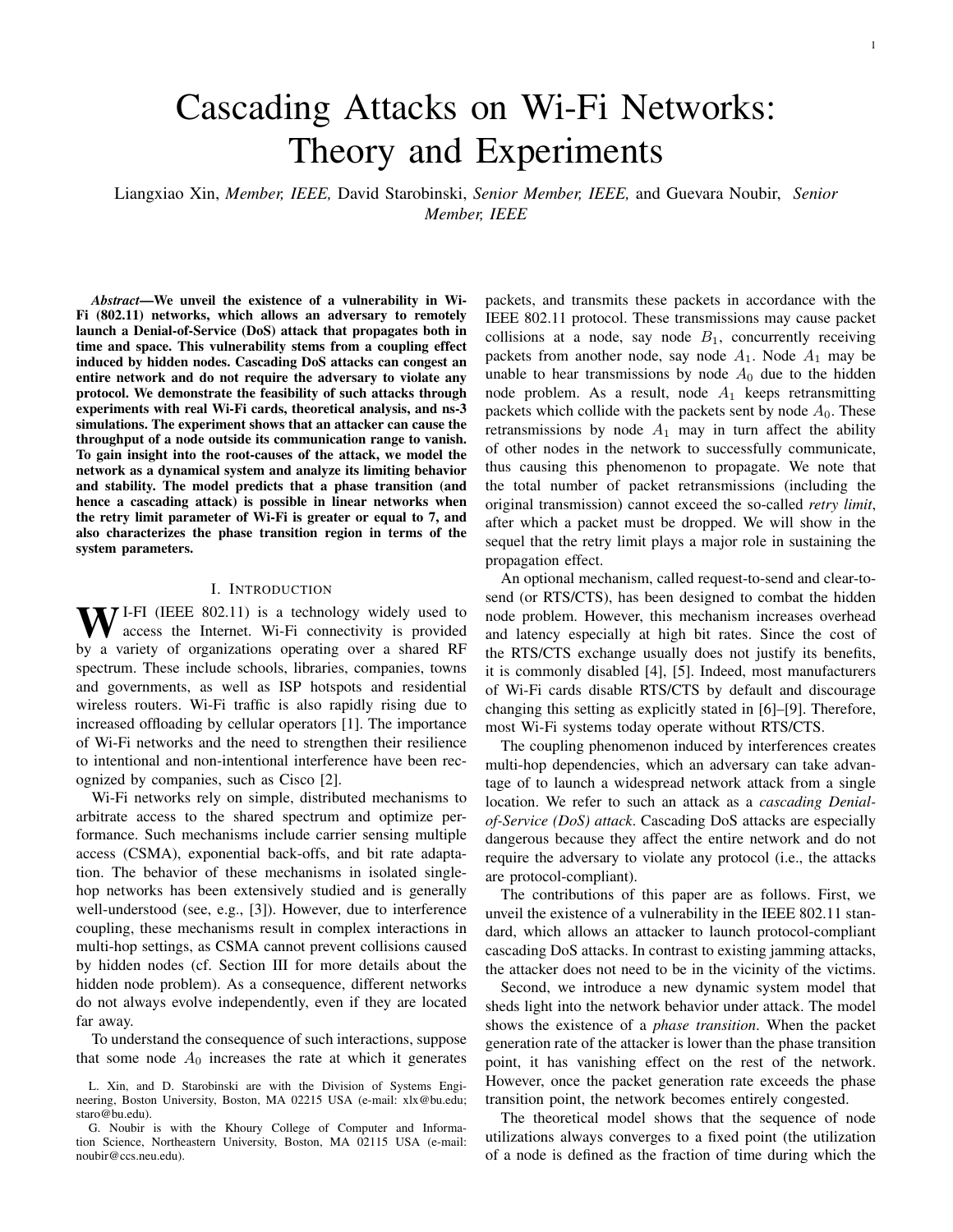In this section, we derive an explicit lower bound on  $h_R^{max}$ , which provides a simple condition for the existence of a phase transition. First, we establish a relationship between the derivatives of  $h_R(\omega)$  for different values of R, but a given value of  $\omega$ . The proof of the following lemma can be found in [27].

*Lemma 3:* For  $\omega$  2 [0, 1], if there exists R 1 such that  $h_{R^*}^{\theta}(\omega)$  0, then  $h_{R}^{\theta}(\omega)$  0 for all  $R > R$ .

Next, consider the function  $h_R(\omega)$  as  $R \mid 1$ :

$$
h_1(\omega) = (1 \t(1 e^{-t}(1 \t\omega)))\omega
$$
  
=  $e^{-t}(1 \t\omega)\omega,$  (19)

and its derivative

$$
h_{\mathcal{I}}^{\theta}(\omega) = e^{-t} (1 - 3\omega + \omega^2). \tag{20}
$$

The next corollary is the logical transposition of Lemma 3.

*Corollary 1:* If  $h^0_7(\omega)$  0, then  $h^0_R(\omega)$  0 for all R 1.

The following lemma establishes that the function  $h_R(\omega)$  is always strictly increasing in the interval  $[0, \overline{\omega})$ , where

$$
\overline{\omega} , \quad \frac{3}{2} \frac{P_{\overline{5}}}{2} . \tag{21}
$$

*Lemma 4:* Let  $0 \quad \omega < \overline{\omega}$ . Then,  $h_R^0(\omega) > 0$ , for all  $R = 1$ .

*Proof:* Let the function  $h_1(\omega)$  and its derivative  $h_1(\omega)$ be defined as in (19) and (20), respectively. Since  $e^{-t}$  is always positive,  $h_1^0(\omega)$  has the same sign as  $(1 \quad 3\omega + \omega^2)$ . The unique root of  $(1 \quad 3\omega + \omega^2) = 0$  for  $\omega \geq [0, 1]$  is w as defined in (21).

Thus,  $(1 \quad 3\omega + \omega^2)$  is positive when  $0 \quad \omega < \overline{\omega}$ , and so is  $h_1^0(\omega)$ . By Corollary 1,  $h_R^0(\omega) > 0$  for  $0 \quad \omega < \overline{\omega}$  and for all  $R$  1.

The consequence of Lemma 4 is that for all  $R = 1$ ,

$$
h_R^{\text{max}} \quad h_R(\overline{\omega}). \tag{22}
$$

This equation provide a lower bound on  $h_R^{max}$  that can easily be computed. We then obtain the following sufficient condition for the existence of phase transition.

*Lemma 5:* Let  $\overline{\omega}$  be defined as in (21) and suppose  $h_R(\overline{\omega})$  $1/R$ . Then, a phase transition is guaranteed to exist for any  $\rho \supseteq (1/R, h_R(\overline{\omega}))$ .

*Proof:* From Theorem 2, we know that a phase transition exists if  $1/R < \rho < h_R^{max}$ . By (22) and the assumption that  $h_R(\overline{\omega}) > 1/R$ , the proof follows.

The next theorem establishes an even more explicit lower bound on  $h_R^{max}$ .

*Theorem 3:* Let  $h_1(\omega)$  and  $\overline{\omega}$  be defined as in (19) and (21), respectively. Then,  $h_R^{max}$   $h_1(\overline{\omega})$  ' 0.161.

*Proof:* By (17),

$$
h_R(\overline{\omega}) = \frac{\omega}{\sum_{r=1}^R (1 - e^{-t} (1 - \omega))^{r-1}}
$$
  
> 
$$
\frac{\omega}{\sum_{r=1}^T (1 - e^{-t} (1 - \omega))^{r-1}} = h_{\mathcal{T}}(\overline{\omega}). (23)
$$

Thus, by (22) and (23),  $h_R^{max} > h_{\tau}(\overline{\omega})$  ' 0.161. Note that this bound is asymptotically tight as R ! 1 since  $h_{\tau}^{max} =$  $h_{\mathcal{I}}(\overline{\omega})$ .

From Theorems 2 and 3, it follows that a phase transition exists if  $1/R < 0.161$ . Hence:

*Corollary 2:* A phase transition is guaranteed to exist for R 7 and  $\rho$  2 [1/R, 0.161].

We note that the lower bound on  $h_R^{max}$  is quite tight. For instance,  $h_7^{max} = 0.166$ . Moreover,  $h_R^{max}$  decreases with R (this follows from (17), since for any  $\omega$  2 [0, 1] the denominator increases as  $R$  gets larger).

## *F. Stability of fixed points*

In this subsection, we use stability theory to shed further light into the limiting behaviour of the sequence  $(u_i)_{i=0}^{\gamma}$ . Specifically, the sequence  $(u_i)_{i=0}^{\infty}$  converges to *stable* fixed points of and diverges from *unstable* fixed points of . We will show that the stability of the fixed points of  $(16)$  are determined by the sign of  $h_R^{\theta}(\omega)$  at those points.

Informally, a fixed point  $\omega$  is stable (or an *attractor*), if there exists a domain containing  $\omega$ , such that if  $u_0$  belongs to that domain, then  $(u_i)_{i=0}^{\uparrow}$  converges to  $\omega$ .

*Definition 3 (Stability of a fixed point):* Let  $u_0 \n\supseteq [0, 1]$ . A fixed point  $\omega$  2 is *stable* if there exists  $\epsilon > 0$  such that if  $ju_0 \quad \omega j < \epsilon$ , the sequence  $(u_i)_{i=0}^{\tau}$  converges to  $\omega$ . It is *unstable* if for all  $u_0 \notin \omega$  the sequence  $(u_i)_{i=0}^{\gamma}$  does not converge to  $\omega$ .

Recall that according to Lemma 2, a special fixed point of (13) exists at  $\omega = 1$ , if  $\rho > 1/R$ . According to Definition 3, this fixed point is stable. Besides this special case, the rest of the fixed points satisfy Equation (16). To establish the stability of those fixed points, we will employ the following proposition.

*Proposition 1 ( [26]):* Suppose that a continuously differentiable function f has a fixed point  $\omega$ . Then,  $\omega$  is stable if  $j f^{\theta}(\omega) / < 1$  and unstable if  $j f^{\theta}(\omega) / > 1$ .

The next theorem provides a criterion to establish the stability of a fixed point  $\omega$  2 with respect to the function  $h_R(\omega)$ .

*Theorem 4:* Consider a fixed point  $\omega$  2, where  $\omega$  < 1. Then  $\omega$  is stable if  $h_R^0(\omega) > 0$  and unstable if  $h_R^0(\omega) < 0$ .

*Proof:* Let  $\omega$  2 . The derivative of  $h_R(\omega)$  with respect to  $\omega$  is

$$
h_R^0(\omega) = \frac{1}{(\omega)} \frac{\omega}{(\omega)^2} \quad \frac{\omega}{(\omega)^2} \quad \frac{\omega}{(\omega)} > 0,\tag{24}
$$

where

$$
(\omega) \sum_{r=1}^{R} (1 - e^{-r}(1 - \omega))^{r-1} = \frac{f(\omega)}{\rho}.
$$
 (25)

If one can show that (24) implies  $jf^{\theta}(\omega)j < 1$ , then according to Proposition 1, the fixed point  $\omega$  is stable. We multiply both sides of (24) by  $((\omega))^2$  and obtain

$$
(\omega) \quad \omega^0(\omega) > 0. \tag{26}
$$

Using  $(25)$  and  $(16)$ , we can rearrange  $(26)$  as follows:

$$
^{\theta}(\omega) < \frac{(\omega)}{\omega} = \frac{f(\omega)}{\rho \omega} = \frac{1}{\rho}.\tag{27}
$$

From  $(25)$  and  $(27)$ , we get

$$
f^{\theta}(\omega) = \rho^{-\theta}(\omega) < 1.
$$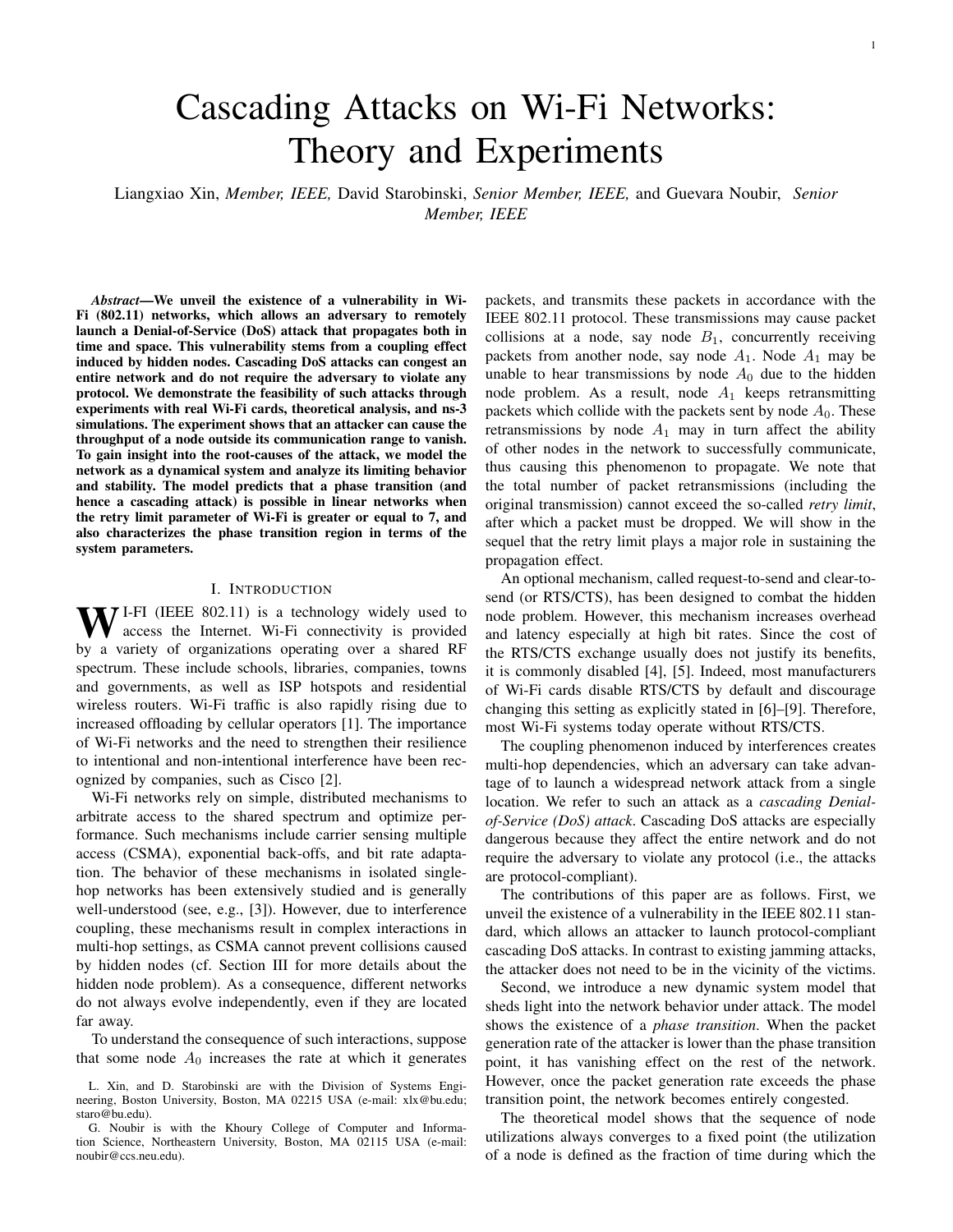

Fig. 4. Stability of fixed points with  $R = 10$ . Given a load = 0.13 (dash line), contains three fixed points:  $l_1 = 0.2$ ,  $l_2 = 0.7$  and  $l_3 = 1$ . The fixed point  $l_1$  is stable because  $h'_R(l_1) > 0$  and  $l_2$  is unstable because  $h'_R(\ell_2)$  < 0. The fixed point  $\ell_3 = 1$  exists and is stable because > 1=R. Therefore, the sequence  $(u_i)_{i=0}^{\infty}$  converges to  $!_1$  if  $u_0 < 1_2$ , and to  $!_3$  if  $u_0 > l_2$ .

Since  $f(\omega)$  is monotonically increasing with  $\omega$ , for  $\omega \geq [0, 1]$ , we conclude

$$
0
$$

Hence, by Proposition 1,  $\omega$  is a stable fixed point.

Similarly,  $h_R^0(\omega) < 0$  implies  $f^0(\omega) > 1$ , which means that  $\omega$  is unstable.

Theorem 4 provides a stability analysis of the fixed points and helps determine the limit of the sequence  $(u_i)_{i=0}^{\tau}$ . Consider, for instance, the example shown in Figure 4 with parameters  $R = 10$  and  $\rho = 0.13$ . Under these parameters,  $=$   $f\omega_1, \omega_2, \omega_3 g = f0.2, 0.7, 1g$ .

The fixed points  $\omega_1$  and  $\omega_2$  are the solutions of  $h_R(\omega) = \rho$ . According to Theorem 4,  $\omega_1$  is stable and  $\omega_2$  is unstable. The fixed point  $\omega_3 = 1$  exists and is stable, since  $\rho > 1/R$ .

According to Theorem 2,  $\omega_2$  is a phase transition point. Hence, the sequence  $(u_i)_{i=0}^{\infty}$  converges to  $\omega_1$  if  $u_0 < \omega_2$ and the network is uncongested. If  $u_0 > \omega_2$ , the sequence converges to  $\omega_3$  and the network is congested.

# *G. Heterogeneous traffic load*

In previous subsections, we assumed that node  $A_0$  varies its traffic load  $\rho_0$ , but all other nodes  $A_i$  (i 1) have the same traffic load  $\rho$ . We now relax this assumption and assume that nodes  $A_i$  (i 1) have different traffic loads  $\rho_i = \lambda_i T$ . We next prove that a phase transition still occurs, as long as all the traffic loads fall in the appropriate range.

*Theorem 5:* Suppose  $h_R^{max} > 1/R$ . If  $\rho_i \geq (1/R, h_R^{max})$  for all  $i$  1, then a phase transition occurs.

*Proof:* Let  $\rho_{max} = \max_{i} \rho_i$  and  $\rho_{min} = \min_{i} \rho_i$ . According to Theorem 2, the network is uncongested when  $\rho_0 = 0$  and the load at each node  $A_i$  is  $\rho_{max} < h_R^{max}$ . Hence, the network must remain uncongested when the load at each node  $A_i$  is smaller than  $\rho_{max}$ .

Similarly, the network is congested when  $\rho_0 = 1$  and the load at each node  $A_i$  is  $\rho_{min} > 1/R$ . Hence, it must remain congested when the load at each node  $A_i$  is larger than  $\rho_{min}$ . Thus, a phase transition occurs when  $1/R < \rho_i < h_R^{max}$  for all  $i = 1$ .



Fig. 5. Experimental testbed.

This result shows that phase transitions are also possible in linear networks with heterogeneous traffic loads.

## V. EXPERIMENTS AND SIMULATIONS

#### *A. Experiments*

We demonstrate the practical feasibility of launching cascading DoS attacks through experiments on a testbed composed of six nodes. The testbed configuration is shown in Figure 5. We establish an IEEE 802.11n ad hoc network consisting of three pairs of nodes. Each node consists of a PC and a TP-LINK TL-WN722N Wireless USB Adapter. We use RF cables and splitters to link the nodes, isolate them from external traffic, and obtain reproducible results.

We place 70 dB attenuators on links between node  $A_i$  and  $B_i$  (i 2 0, 1, 2), and 60 dB attenuators on links between nodes  $A_i$  and  $B_{i+1}$ . The difference in the signal attenuation of different links ensures that a packet loss occurs if a hidden node transmits. In practice, such a situation may occur if nodes  $A_i$  and  $B_{i+1}$  communicate without obstacles, while node  $A_i$ and  $B_i$  are separated by an office wall [28].

The transmission power of each node is set to 0 dBm. We use iPerf [29] to generate UDP data streams and to measure the throughput achieved on each node. The length of a packet is the default IP packet size of 1500 bytes.

Figure 6 demonstrates the cascading DoS attack on the experimental testbed. At first, the packet generation rates of nodes  $A_0$ ,  $A_1$  and  $A_2$  are set to 400 Kb/s. We observe that the throughput of all the nodes remains in the vicinity of 400 Kb/s during the first 300 seconds. After 300 seconds,  $A_0$  starts transmitting packets at 1 Mb/s. As a result, the throughput of nodes  $A_1$  and  $A_2$  suddenly vanishes. Once node  $A_0$  resumes transmitting at 400 Kb/s, the throughput of node  $A_1$  and node  $A_2$  recovers.

Note that if the values of the attenuators are set equal, some packets transmitted at the lowest bit rate (i.e., 1 Mb/s) may be successfully received, even if the packets overlap. The analysis of this scenario is more complicated but simulations show that even in this case, cascading attacks are feasible [27, Ch. 4].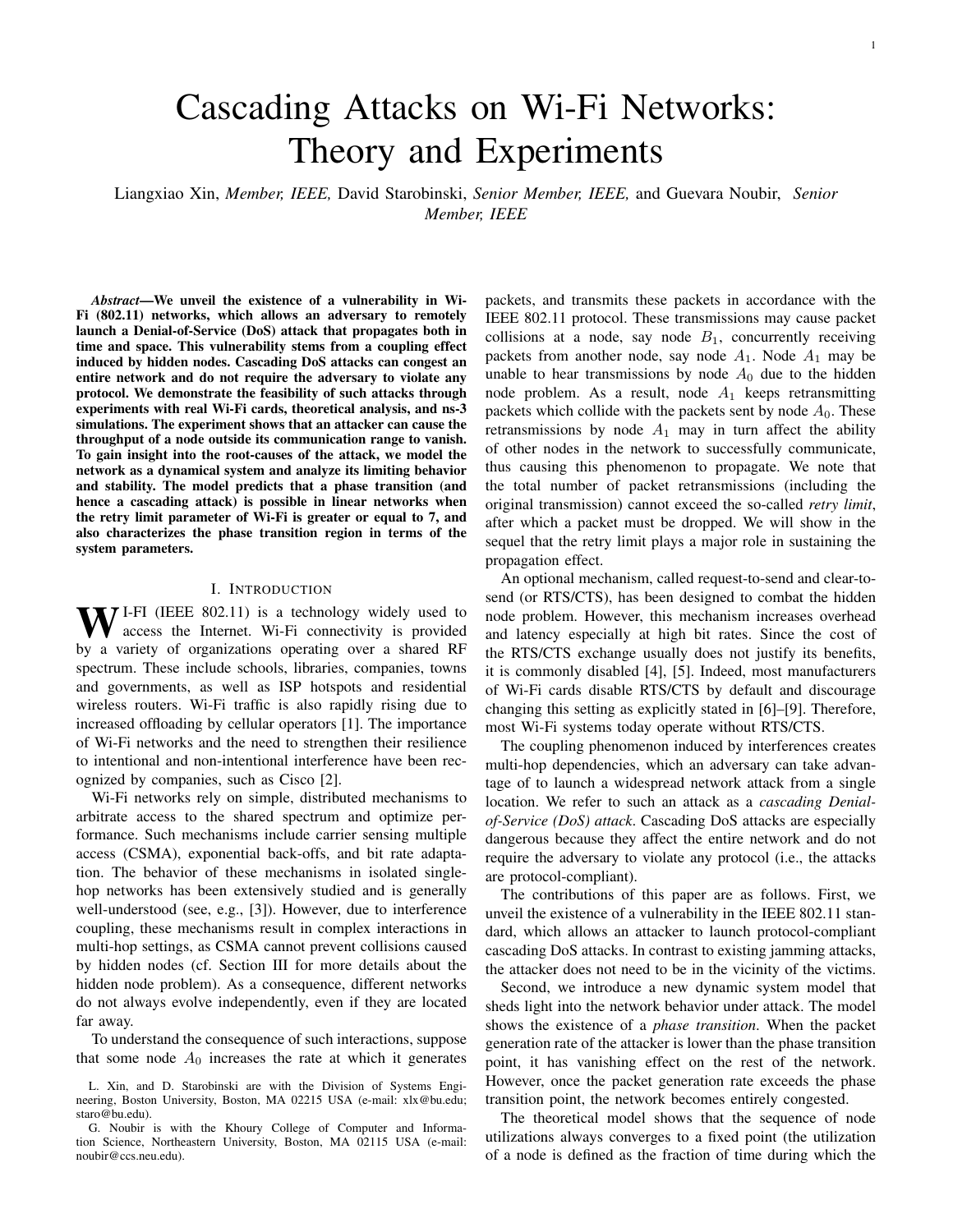

Fig. 6. Throughput performance measurements in testbed. When node  $A_0$ starts increasing its packet generation rate, the throughput of nodes  $A_1$  and  $A_2$  vanishes.

## *B. Simulation results for linear topologies*

We next compare the results of the analysis of Section IV with ns-3 simulations, for different settings of the retry limit R and load  $\rho$ . For the simulations, we consider an ad hoc network composed of 41 pairs of nodes.

*1) Region of phase transition:* To check whether a phase transition exists for a given  $R$ , we run simulations both for  $\rho_0 = 0$  and  $\rho_0 = 1$ . If the node utilizations in the limit (i.e., for node  $A_{40}$ ) is the same in both cases, then we assume that there is no phase transition. If the limits are different, then a phase transition exists.

Figure 7 indicates that the existence of a phase transition is related to the retry limit, as predicted by our analysis. For the case  $R = 4$ , there is no phase transition, while a phase transition occurs in the cases  $R = 7$  and  $R = 10$ . In fact, we observed no phase transition in our simulations for any  $R = 6$ .

The analysis also reasonably approximates the phase transition region. For  $R = 7$ , the simulations show that a phase transition exists if  $\rho$  2 (0.12, 0.16), while the analysis predicts  $\rho$  2 (0.14, 0.17). For  $R = 10$ , the simulation results are  $ρ$  2 (0.08, 0.14) while the analysis predicts  $ρ$  2 (0.10, 0.16). We note that the size of the phase transition region increases with  $R$ , as predicted by the analysis.

*2) Heterogeneous traffic load:* We next show the feasibility of a cascading DoS attack in a network where the traffic load at different node is heterogeneous, in line with the analysis of Section IV-G. Specifically, the traffic load  $\rho_i$  at each node  $A_i$  (i 1) is a continuous random variable that is uniformly distributed between 0.11 and 0.15.

Figure 8 shows the simulation results for retry limit  $R = 7$ . When  $\rho_0$ , the load of node  $A_0$ , is below 0.5, the network is uncongested and the utilizations of nodes  $A_i$  oscillate around  $0.35$  as i gets large. Note that the sequence does not converge to a fixed value due to the different traffic loads at the different nodes. However, when  $\rho_0$  exceeds 0.6, the sequence of node utilizations converges to its upper limit, implying that the



Fig. 7. Simulation of the limiting behaviour of the node utilization in a network of 41 pairs of nodes. For  $R = 4$ , the limit is the same when  $\rho = 0$ and  $_0 = 1$ , hence no phase transition is observed. However, for  $R = 7$  and  $R = 10$ , the limits are different, hence showing the existence of a region of load in which a phase transition occurs.



Fig. 8. Simulation with heterogeneous traffic load in a network with 41 pairs of nodes. The traffic load of nodes  $A_i$  ( $i \geq 1$ ) are uniformly distributed between 0.11 and 0.15. For  $R = 7$ , when the load  $\alpha$  changes from 0.5 to 0.6, the limiting behavior of the sequence of node utilizations differs, thus indicating the occurrence of phase transition.

network is congested. We note that the convergence to steadystate is pretty fast, i.e., it is reached after about 10 nodes.

## *C. Simulation results for other topologies*

We next next investigate cascading attacks in other topologies, specifically a realistic three-dimensional indoor topology and a ring topolgy.

*1) 3D indoor building model:* In this section, we use the ns-3 HybridBuildingsPropagationLossModel library [30] to demonstrate the feasibility of cascading DoS attacks in a 3D indoor scenario. Models in this library realistically characterize the propagation loss across different spectrum bands (i.e., ranging from 200 MHz to 2.6 GHz), different environments (i.e., urban, suburban, open areas), and different node positions with respect to buildings (i.e., indoor,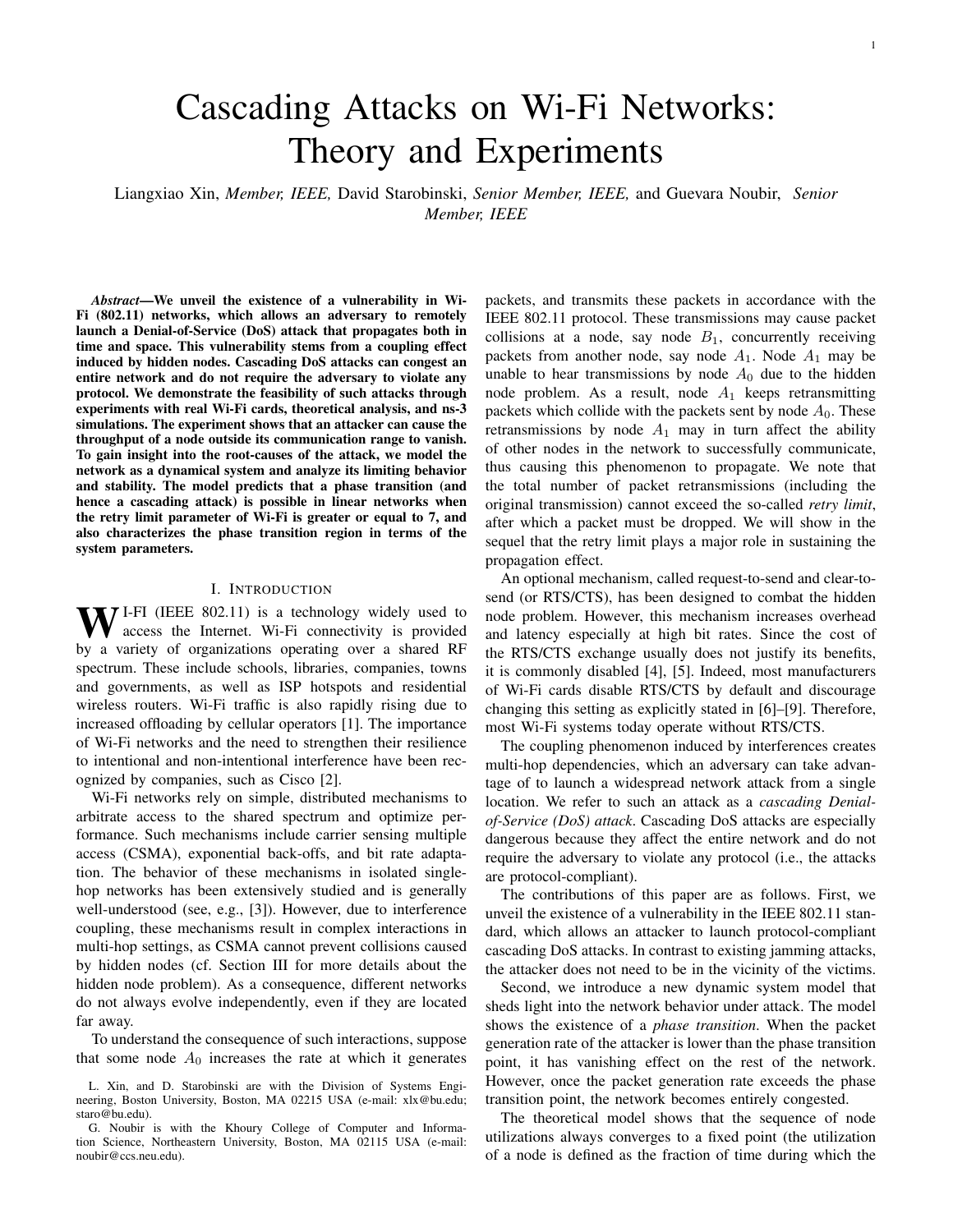

Fig. 9. Office building model. The building has 20 floors (z-axis) and 6 rooms in each floor  $(x \text{ and } y \text{ axes})$ .

outdoor and hybrid). The building models take into account the penetration losses of the walls and floors, based on the type of buildings (i.e., residential, office, and commercial).

In our simulations, we consider a 20-floor office building with six rooms in each floor, as shown in Figure 9. We assume that five pairs of Wi-Fi nodes  $(A_i, B_i)$  are active in the building, where node  $A_i$  transmits packets to nodes  $B_i$  $(i = 0, 1, 2, 3, 4)$ . The bit rate is set to 1 Mb/s, the retry limit to  $R = 7$ , and the frequency to 2.4 GHz. The generation rate of UDP packets at nodes  $A_i$ , i 1, is  $\lambda_i = 8.125$  pkts/s. Packets are 2000 bytes long.

We turn on and off transmissions at node  $A_0$  to observe how it impacts the throughput of other nodes. Simulation results are shown in Figure 10. When node  $A_0$  does not transmit, the throughput of node  $A_4$  is 0.13 Mb/s and it incurs no packet loss. However, when node  $A_0$  starts transmitting, the throughput of node  $A_4$  collapses. The throughput of node  $A_4$ recovers only after node  $A_0$  stops transmitting.

*2) Ring topology:* We next investigate cascading DoS attacks in a ring topology with 41 pairs of nodes, as shown in Figure 11. In our previous results for linear topologies, the effect of an attack disappears once the attacker reduces its packet generation rate. However, the effect of an attack in a ring topology can last for a long period of time after the attack stops.

This result is illustrated in Figure 12. During the first 100 seconds, all the nodes  $A_i$  ( $i = 0, 1, \ldots$ ) generate packets at



Fig. 10. Simulation results using ns-3 building model. When node  $A_0$ transmits, the throughput of remote node  $A_4$  collapses.



Fig. 11. Ring topology under cascading DoS attack. The dash circle represents the transmission range of the transmitter.



Fig. 12. Simulation results under a ring topology. When the packet generation rate of node  $A_0$  increases, the throughput of nodes  $A_{20}$  and  $A_{40}$  vanishes. This effect continues even when the packet generation rate of node  $A_0$ decreases.

0.5 Mb/s. At time  $t = 300$  s, node  $A_0$  increases its packet generation rate to 11 Mb/s. As a result, the throughput of all nodes vanishes. Yet, unlike results in linear topologies, the throughput of the nodes does not recover after node  $A_0$  reduces its packet generation rate back to 0.5 Mb/s. The cyclic nature of the topology reinforces the attack even after the trigger stops.

## VI. CONCLUSION

We describe a new type of DoS attacks against Wi-Fi networks, called cascading DoS attacks. The attack exploits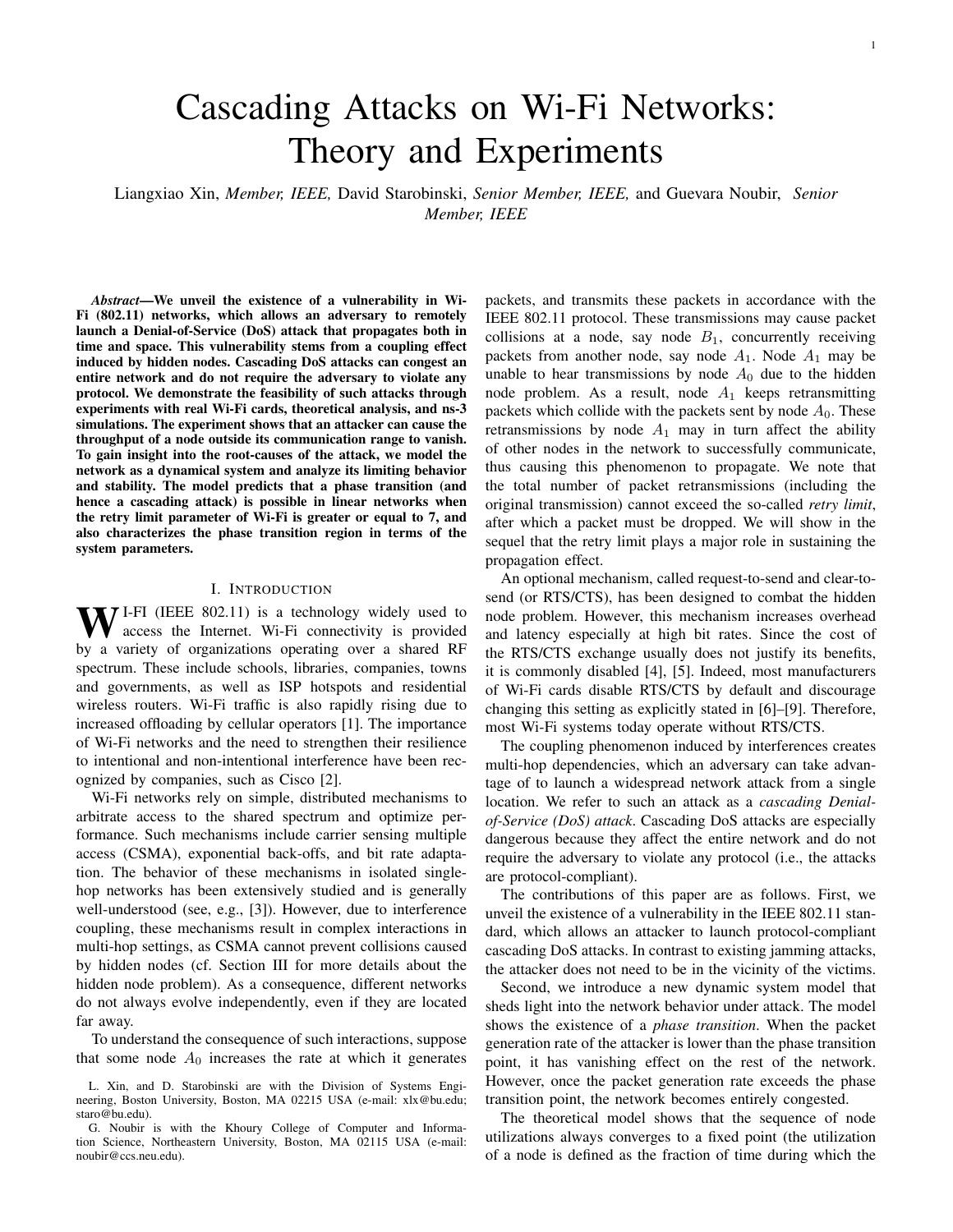a coupling vulnerability due to hidden nodes. The attack propagates beyond the starting location, lasts for long periods of time, and forces the network to operate at its lowest bit rate. The attack can be started remotely and without violating the IEEE 802.11 standard, making it difficult to trace back. We demonstrate the feasibility of such attacks through experiments on a testbed of nodes equipped with off-the-shelf Wi-Fi cards. The experiments show that change in the traffic load of the attacker can lead to a phase transition of a remote node, from uncongested to congested states.

To provide insight into this phenomenon, we propose a new dynamical system model to characterize the sequence of node utilizations, and analyze the limiting behavior of this sequence. We show that the sequence always converges to stable fixed points while an unstable fixed point represents a phase transition point. Based on the system parameters, we identify when the system remains always uncongested, congested, or experiences a phase transition caused by a DoS cascading attack.

The analysis predicts that a phase transition occurs for  $R$ 7 in a linear network topology and provides a simple and explicit estimate of traffic load at each node under which a phase transition occurs (i.e.,  $\rho_i$  2 (1/R, 0.161) for all i 1). The network is always congested when the traffic load is above the phase transition regime and always uncongested when the traffic load is below the phase transition regime. We also generalize our results to heterogeneous traffic load scenarios.

The theoretical results are corroborated with simulations and experiments. In terms of accuracy, our model is accurate in predicting that the throughput vanishes during cascading attacks (as shown by the real network experiments) as well as predicting the values of the retry parameter  $R$  for which cascading attacks are feasible. Notably, cascading attacks are feasible for the default value  $R = 7$  used in IEEE 802.11. The analysis is also accurate in predicting the size of the phase transition region which increases with  $R$ . However, the analysis is less accurate in pinpointing the exact boundaries of the phase transition region (which is about 20% off). We defer the refinement of this particular aspect of the analysis to future work, as it would likely require a more complicated model.

Exploiting the coupling vulnerability in different network configurations represents an interesting area for future work. Experience in the security field indeed teaches that once a vulnerability is identified, more potent attacks are subsequently discovered (consider, for instance, the history of attacks on WEP [31] and MD5 [32]). In particular, it is possible that interactions between different wireless protocols that use the same spectrum (e.g., Wi-Fi, Bluetooth, and Zigbee [33]) could create a similar security issue.

Several approaches are possible to mitigate cascading DoS attacks. First, one could enable the RTS/CTS exchange, although this solution has several drawbacks, including major performance degradation under normal network operations, as mentioned in the introduction. Devising a scheme that triggers RTS/CTS under certain circumstances (e.g., multiple consecutive packet losses) could be an interesting area for future research. The second approach is to lower the retry limit. However, this could also negatively impact performance. Other approaches worth investigating include using shortening packet duration [27, Ch. 5], dynamic channel selection [34], and full-duplex radios [35].

#### ACKNOWLEDGMENTS

This research was supported in part by the U.S. National Science Foundations under grants CNS-1409453, CNS-1908087, and DGE-1661532.

## **REFERENCES**

- [1] K. Lee, J. Lee, Y. Yi, I. Rhee, and S. Chong, "Mobile data offloading: how much can WiFi deliver?" in *Proceedings of the 6th International Conference on emerging Networking EXperiments and Technologies (CoNEXT)*. ACM, 2010, p. 26.
- [2] Cisco, "Cisco cleanair technology," http://www.cisco.com/c/en/us/ solutions/enterprise-networks/cleanair-technology/index.html.
- [3] G. Bianchi, "Performance analysis of the IEEE 802.11 distributed coordination function," *IEEE Journal on Selected Areas in Communication*, vol. 18, no. 3, pp. 535–547, 2000.
- [4] A. Forouzan Behrouz, *Data Communication and Networking*. 3rd/4th Edition, Tata McGraw, 2004.
- [5] M. Gast, *802.11 wireless networks: the definitive guide*. O'Reilly Media, Inc., 2005.
- [6] http://documentation.netgear.com/WPN824EXT/enu/202-10310- 02/WPN824EXT\_UG-4-6.html.
- [7] http://www.tp-link.us/support/download-center.
- [8] http://ui.linksys.com/WAG300N/1.01.01/help/h\_AdvWSettings.htm.
- [9] http://support.dlink.com/emulators/dir855/Advanced.html.
- [10] L. Xin, D. Starobinski, and G. Noubir, "Cascading denial of service attacks on Wi-Fi networks," in *Communications and Network Security (CNS), 2016 IEEE Conference*.
- [11] R. Poisel, *Modern communications jamming principles and techniques*. Artech House Publishers, 2011.
- [12] K. Pelechrinis, M. Iliofotou, and S. V. Krishnamurthy, "Denial of service attacks in wireless networks: The case of jammers," *Communications Surveys & Tutorials, IEEE*, vol. 13, no. 2, pp. 245–257, 2011.
- [13] G. Lin and G. Noubir, "On link layer denial of service in data wireless LANs," *Wireless Communications and Mobile Computing*, vol. 5, no. 3, pp. 273–284, 2005.
- [14] C. Chen, H. Luo, E. Seo, N. H. Vaidya, and X. Wang, "Rate-adaptive framing for interfered wireless networks," in *INFOCOM 2007. 26th IEEE International Conference on Computer Communications. IEEE*.
- [15] S. Rayanchu, A. Mishra, D. Agrawal, S. Saha, and S. Banerjee, "Diagnosing wireless packet losses in 802.11: Separating collision from weak signal," in *INFOCOM 2008. The 27th Conference on Computer*
- *Communications. IEEE*. [16] "Minstrel madwifi documentation," http://linuxwireless.org/en/ developers/Documentation/mac80211/RateControl/minstrel.
- [17] R. Kinney, P. Crucitti, R. Albert, and V. Latora, "Modeling cascading failures in the north american power grid," *The European Physical Journal B-Condensed Matter and Complex Systems*, vol. 46, no. 1, pp. 101–107, 2005.
- [18] S. Soltan, D. Mazauric, and G. Zussman, "Cascading failures in power grids: analysis and algorithms," in *Proceedings of the 5th international conference on Future energy systems*. ACM, 2014, pp. 195–206.
- [19] M. Haenggi, J. G. Andrews, F. Baccelli, O. Dousse, and M. Franceschetti, "Stochastic geometry and random graphs for the analysis and design of wireless networks," *Selected Areas in Communications, IEEE Journal on*, vol. 27, no. 7, pp. 1029–1046, 2009.
- [20] Z. Kong and E. M. Yeh, "Wireless network resilience to degreedependent and cascading node failures," in *Modeling and Optimization in Mobile, Ad Hoc, and Wireless Networks, 2009. WiOPT 2009. 7th International Symposium on*. IEEE, 2009.
- [21] A. Aziz, D. Starobinski, and P. Thiran, "Understanding and tackling the root causes of instability in wireless mesh networks," *IEEE/ACM Transactions on Networking*, vol. 19, no. 4, pp. 1178–1193, 2011.
- [22] S. Ray, D. Starobinski, and J. B. Carruthers, "Performance of wireless networks with hidden nodes: a queuing-theoretic analysis," *Computer Communications*, vol. 28, no. 10, pp. 1179–1192, 2005.